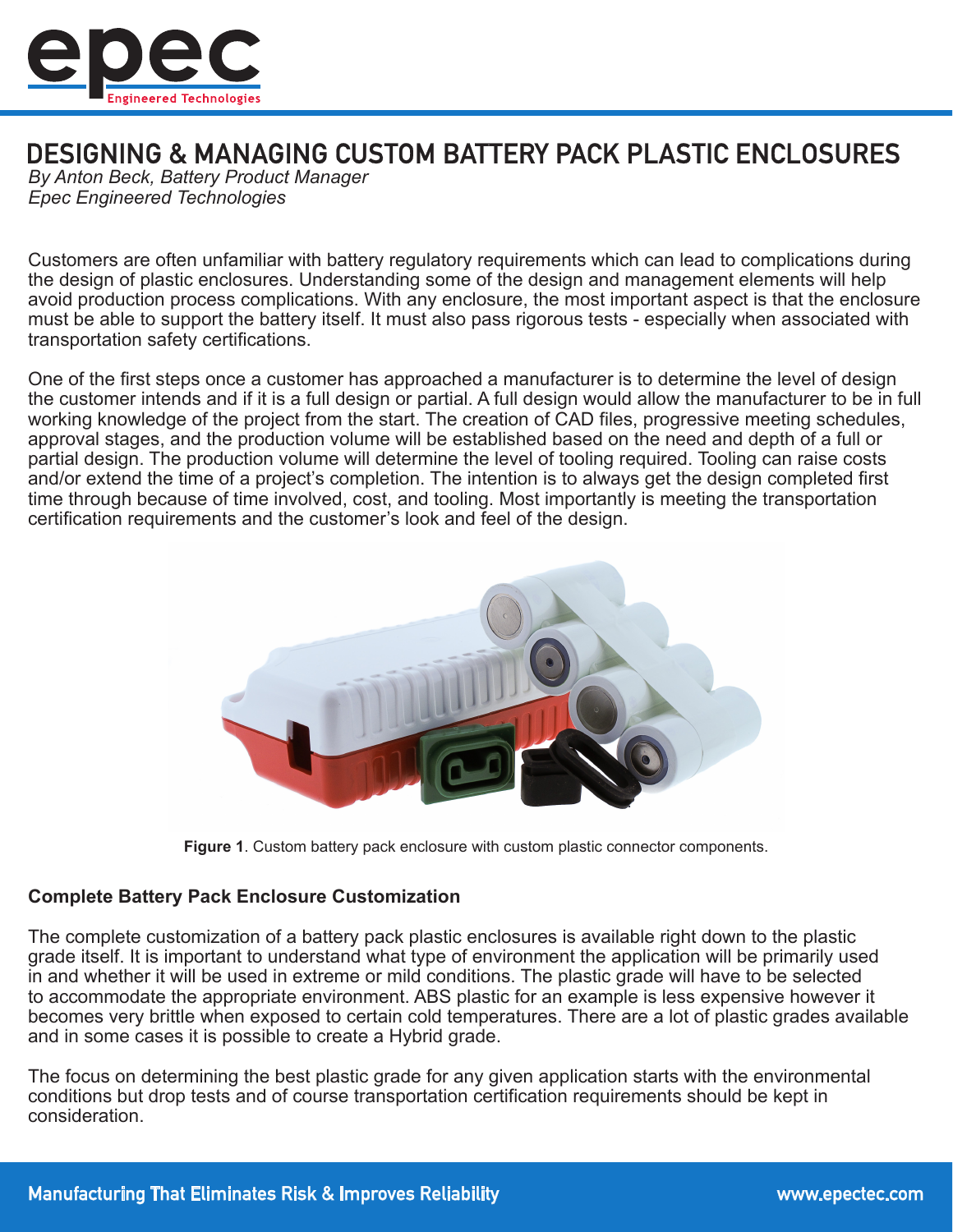

# **Branding Your Enclosure**

Not as complex but just as important is branding. Any customer looking to add their company's branding to the application can do so. Product branding is available by means of labels, digital printing, or etching



**Figure 2**. Custom branded enclosure with company logo.

specific to the application requirements.

#### **Securing Internal Components**

Concerns with internal components shifting during use have options to ensure parts stay in place. The actual product and how it will be used, handled, and stored determines how the enclosure will be created. Once there is an understanding on the actual product details, the enclosure would be designed internally. Procedures for securing internal parts include RTVs, designing ribs, combination of glues, and in most cases



**Figure 3**. Battery pack plastic enclosure with internal components.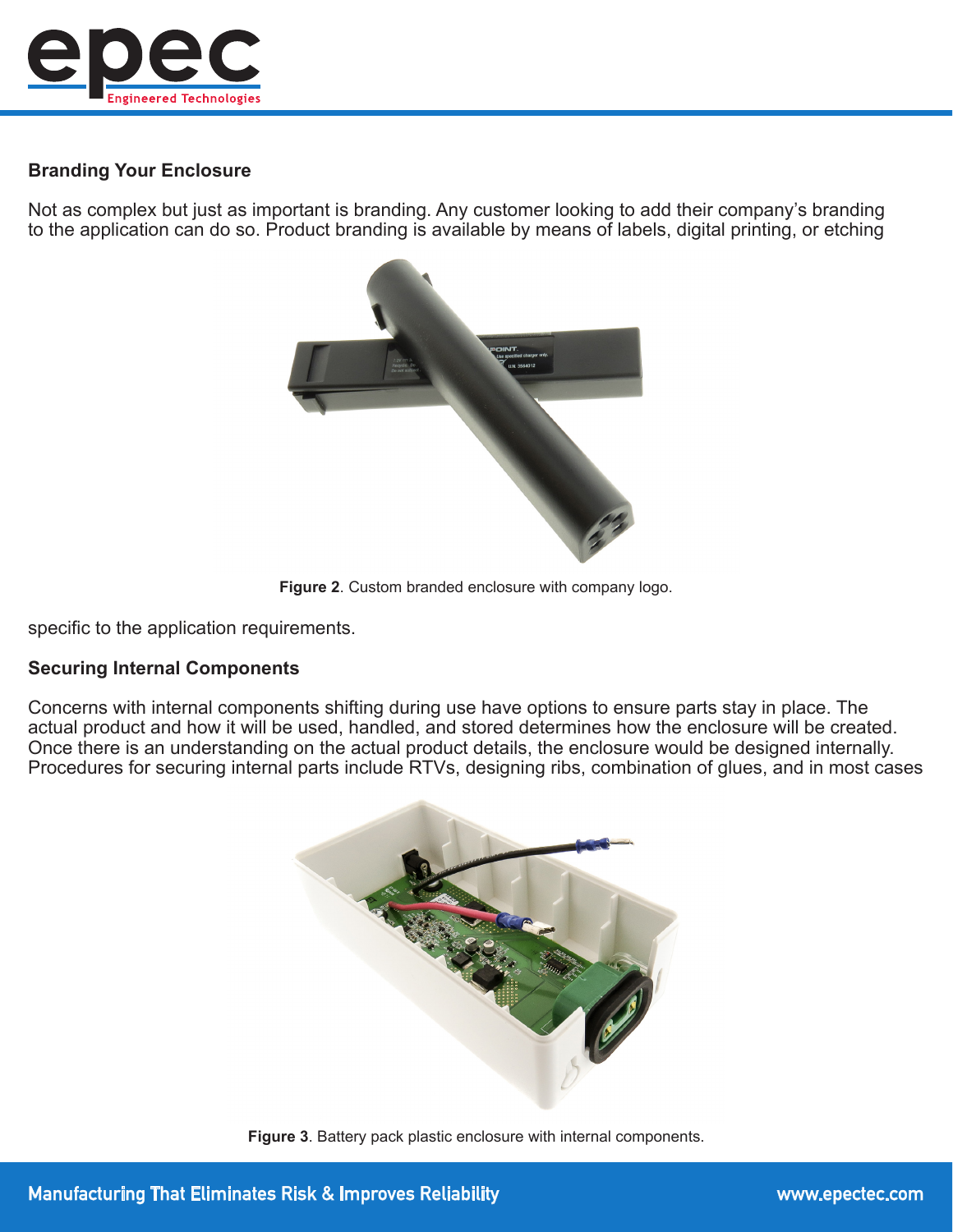

foam spacing - all of which help hold parts in place and minimize any shifting. **Sealing the Plastic Enclosure**

After the internal components have been secured, the enclosure has to be sealed. Take note that sealing the enclosure is part of the final assembly. Ultrasonic wielding is a method that uses high-frequency acoustic vibrations to generate heat. The heat melts the material voiding any need for screws or bolts.

Ultrasonic wielding is a robust and economically sound solution. Using screws or bolts are still a viable option. However, having access to surface screws or bolts may be good for repair but also easy access for end users to alter the application. Lastly, glue is another adequate sealing solution, typically used in lower quantities.

### **Safety Circuits Required for Lithium Batteries**

Lithium batteries installed in a battery enclosure are required to have a safety PCB (Printed Circuit Board) connected due to the transportation certification. In some cases a nickel hydride battery will have a safety circuit installed. The basic functionality of having a safety circuit in place is to protect the battery from overcharging, short circuiting, over-discharging, and cell balancing.



**Figure 4**. Lithium battery pack with safety circuitry.

If there are multiple battery cells within a battery pack, they need to operate in sequence. If the cells don't function in sequence they will continue to drift out of balance – ultimately causing expediential reduced battery cycle life.

# **Upgrading a Battery Packs Existing Design**

If a customer needs to replace an outdated battery or improve the battery enclosure altogether that is a possibility. To achieve this, a customer's data files would be ideal so we can copy the external dimensions. A customer's sample of the preexisting design would also prove to be beneficial. Going from an outdated battery to perhaps a lithium battery leads to changing battery chemistries. This result adds more to consider because the design of the battery will not be the same. In turn the internal design of the enclosure will also never be the same.